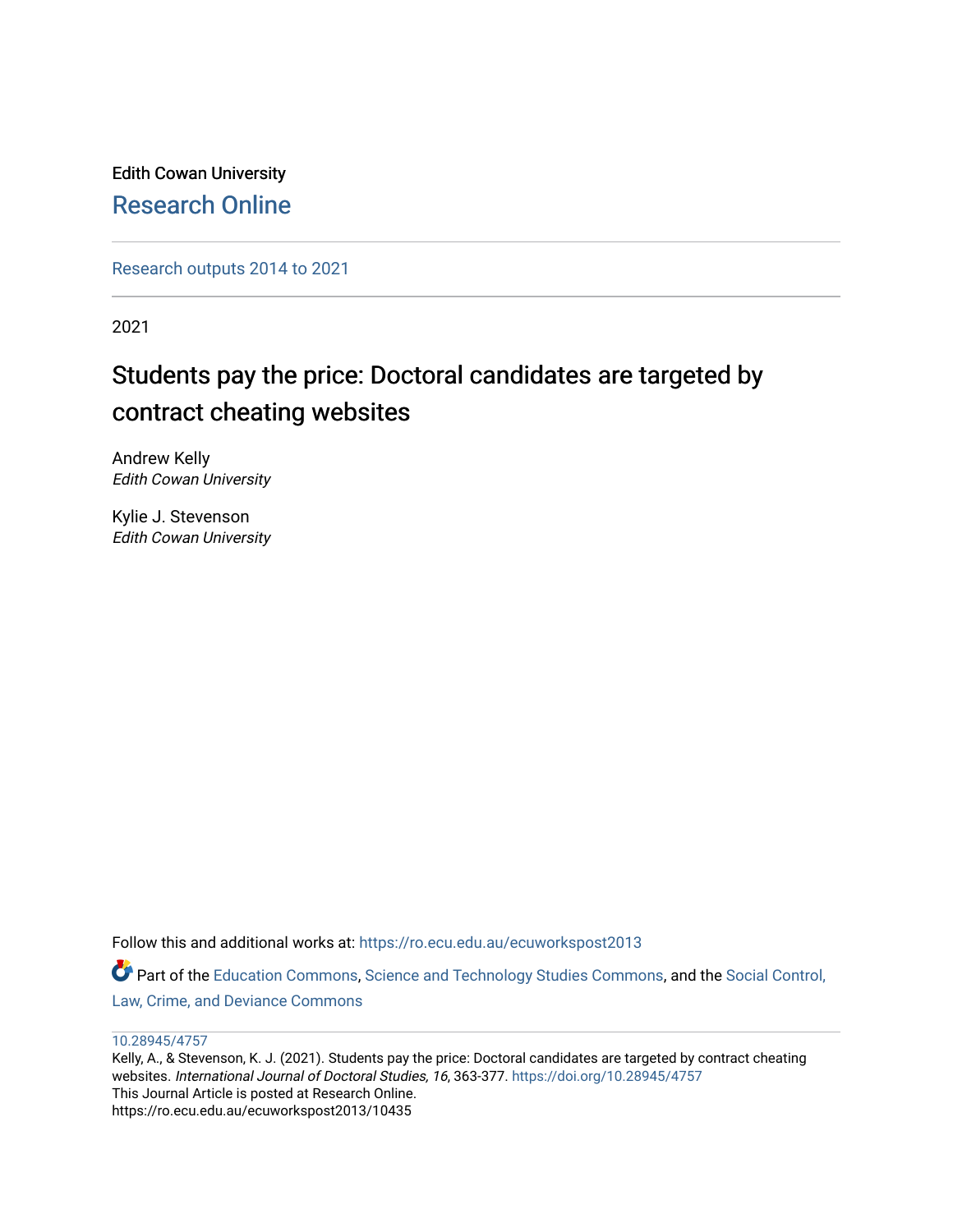

International Journal of **Doctoral Studies** 

An Official Publication of the Informing Science Institute InformingScience.org

**IJDS.org** 

## **Volume 16, 2021**

# **STUDENTS PAY THE PRICE: DOCTORAL CANDIDATES ARE TARGETED BY CONTRACT CHEATING WEBSITES**

| Andrew Kelly*                        | andrew.kelly@ecu.edu.au<br>Edith Cowan University, Perth, Australia                                                                                                                                                                                                                                                                                                                                                                                                                                       |  |  |  |  |  |
|--------------------------------------|-----------------------------------------------------------------------------------------------------------------------------------------------------------------------------------------------------------------------------------------------------------------------------------------------------------------------------------------------------------------------------------------------------------------------------------------------------------------------------------------------------------|--|--|--|--|--|
| Kylie J. Stevenson                   | Edith Cowan University, Perth, Australia<br>k.stevenson@ecu.edu.au                                                                                                                                                                                                                                                                                                                                                                                                                                        |  |  |  |  |  |
| * Corresponding author               |                                                                                                                                                                                                                                                                                                                                                                                                                                                                                                           |  |  |  |  |  |
| ABSTRACT                             |                                                                                                                                                                                                                                                                                                                                                                                                                                                                                                           |  |  |  |  |  |
| Aim/Purpose                          | This paper analyses the textual features of contract cheating websites that offer<br>thesis writing services for doctoral students and considers implications for prac-<br>tice.                                                                                                                                                                                                                                                                                                                          |  |  |  |  |  |
| Background                           | Contract cheating is an increasing challenge for higher education institutions,<br>governments and societies worldwide. However, relatively little is known about<br>the prevalence of online thesis writing services and the ways in which these<br>companies attract doctoral students as customers.                                                                                                                                                                                                    |  |  |  |  |  |
| Methodology                          | This study has a three-step textual analysis methodological approach: firstly,<br>identifying contract cheating websites that target doctoral students; secondly,<br>applying a top-down thematic approach to the literature to identify potential<br>vulnerabilities; and, thirdly, using these themes in a textual analysis to interro-<br>gate the language used on these websites.                                                                                                                    |  |  |  |  |  |
| Contribution                         | Much of the current research into contract cheating has focused on coursework<br>students. This study builds on the small sub-field of scholarship that has investi-<br>gated contract cheating in a research writing context, and in contradistinction to<br>previous studies, analyses the persuasive language features used by online con-<br>tract cheating websites in the context of commonly reported doctoral student<br>challenges. This is a novel approach not yet explored in the literature. |  |  |  |  |  |
| Findings                             | The analysis reveals that contract cheating websites include specific language to<br>appeal to doctoral students' vulnerabilities across four common themes: 'bal-<br>ancing work and personal life', 'the complexity of doctoral academic writing',<br>'self-efficacy' and 'academic career progression'.                                                                                                                                                                                                |  |  |  |  |  |
| Recommendations<br>for Practitioners | The themes present in this study highlight the critical role thesis supervisors can<br>play in supporting doctoral students' thesis writing progression, as well as the<br>value of peer learning groups in building self-efficacy. The limited research liter-                                                                                                                                                                                                                                           |  |  |  |  |  |

Accepting Editor Norma J. Turner │Received: January 28, 2021│ Revised: April 2, 2021 │ Accepted: April 28, 2021.

Cite as: Kelly, A., & Stevenson, K. J. (2021). Students pay the price: Doctoral candidates are targeted by contract cheating websites. *International Journal of Doctoral Studies, 16,* 363-377. <https://doi.org/10.28945/4757>

(CC BY-NC 4.0) This article is licensed to you under a [Creative Commons Attribution-NonCommercial 4.0 International](https://creativecommons.org/licenses/by-nc/4.0/)  [License.](https://creativecommons.org/licenses/by-nc/4.0/) When you copy and redistribute this paper in full or in part, you need to provide proper attribution to it to ensure that others can later locate this work (and to ensure that others do not accuse you of plagiarism). You may (and we encourage you to) adapt, remix, transform, and build upon the material for any non-commercial purposes. This license does not permit you to use this material for commercial purposes.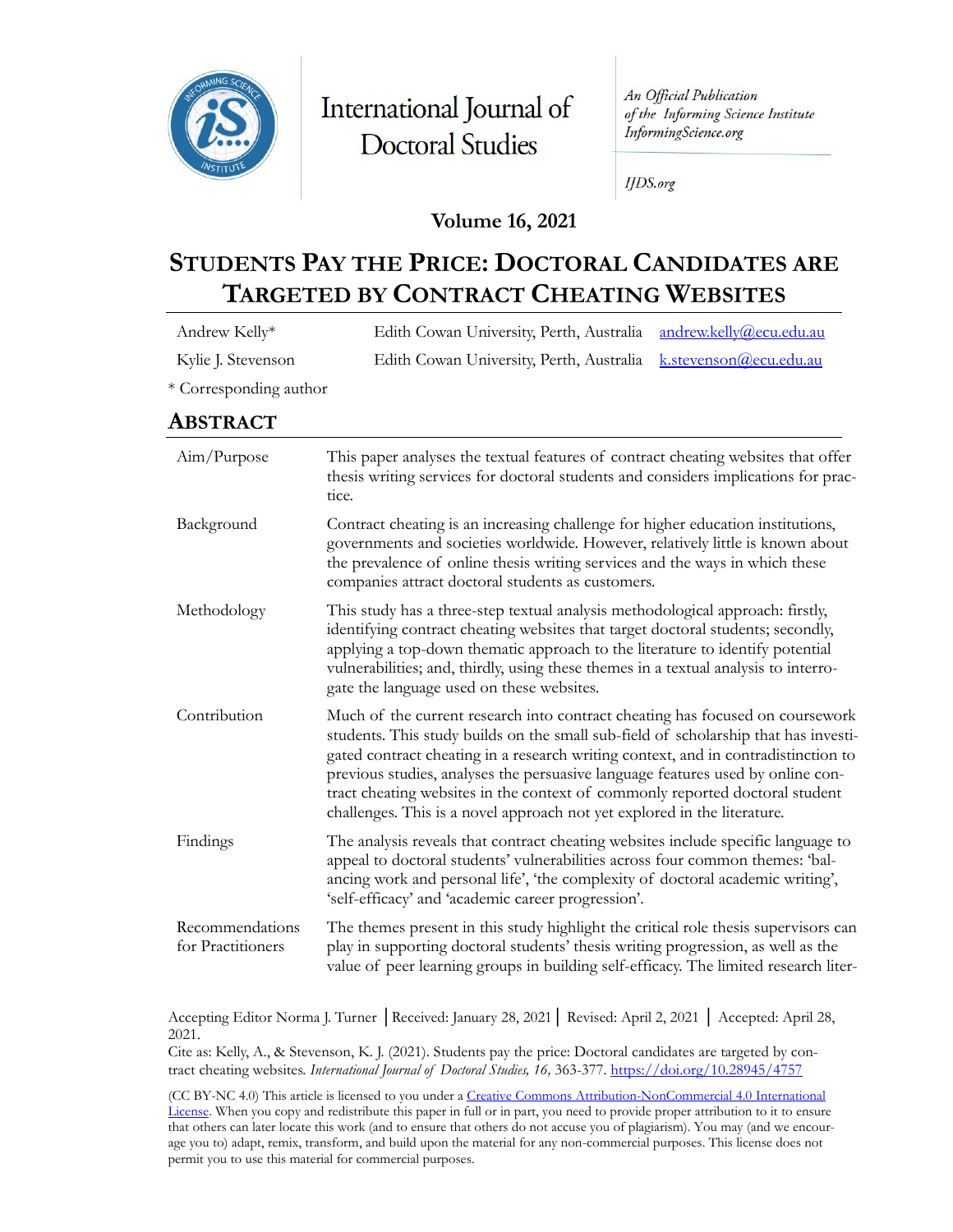|                                    | ature into contract cheating in a doctoral context also suggests a need for in-<br>creased training and awareness-raising programs for supervisors, thesis examin-<br>ers and new graduate students.                                                                                          |
|------------------------------------|-----------------------------------------------------------------------------------------------------------------------------------------------------------------------------------------------------------------------------------------------------------------------------------------------|
| Recommendations<br>for Researchers | Future studies that further investigate the prevalence of these themes across a<br>broader scope of websites and countries will provide greater insights into the<br>extent to which these websites are a global threat to vulnerable doctoral stu-<br>dents.                                 |
| Impact on Society                  | The paper provides a foundation for researchers and graduate schools to raise<br>greater awareness of contract cheating amongst doctoral students and, in so do-<br>ing, combats the reputational risks it can have on universities and the potential<br>safety risks for the general public. |
| <b>Future Research</b>             | Semi-structured interviews and focus groups with doctoral students and super-<br>visors that explore their awareness of contract cheating for thesis writing and<br>their ability to identify research writing that has been completed by a third-party.                                      |
| Keywords                           | contract cheating, academic integrity, doctoral students                                                                                                                                                                                                                                      |

# **INTRODUCTION**

Doctoral writing is one of the most demanding forms of academic communication, and students enrolled in such programs often face serious challenges in completing their respective theses. These challenges can be primarily due to the writing process (Cahusac de Caux et al., 2017; Huerta et al., 2017) or additional life pressures such as family and work commitments (Castelló et al., 2017; McAlpine et al., 2012). These demands occur alongside the increasing prevalence of online contract cheating websites that offer the provision of doctoral theses for a fee, which subsequently compromises the integrity of degrees awarded and the reputation of higher education institutions (Bretag et al., 2019; Dawson & Sutherland-Smith, 2019; Thomas & Scott, 2016). The persuasive language used by these websites is intentionally written to attract potential customers who are writing a thesis and these services direct their appeals to struggling doctoral students.

While much of the current research into contract cheating has focused on coursework students, there is a growing body of literature that investigates the relationship between this serious type of academic misconduct and the doctoral student experience. The purpose of this article is to share insights from a small study into the language features of contract cheating websites offering doctoral writing services, building upon studies that have previously explored these topics (Aitchison & Mowbray, 2015; Rowland et al., 2018). This article considers Rowland et al.'s (2018, p. 654) concept of the vulnerable student for whom the term 'vulnerable' means that a student is "facing extenuating circumstances that make cheating appear to be less distasteful than other outcomes that may eventuate". This paper also acknowledges Rowland et al.'s (2018, p. 658) concept of six dimension of persuasiveness found in contract cheating websites – informativeness, usability, credibility, inspiration, involvement, and reciprocity – and, whilst the study does not categorise the persuasiveness of textual material found on websites online, it does investigate the persuasive language targeting particular potential areas of vulnerability experienced by doctoral candidates. Through a textual analysis approach, it offers a new perspective in considering the impact of contract cheating websites in a doctoral research context.

This study has a three-step approach to analysing doctoral writing contract cheating websites: firstly, identifying contract cheating websites that target doctoral students using a modified version of Rowland et al.'s (2018) website scoring criteria; secondly, applying a top-down thematic approach to the literature (Urquhart, 2013) to identify potential vulnerabilities; and, thirdly, using these themes in a textual analysis (Fairclough, 2010) to interrogate the language used on these websites. Through these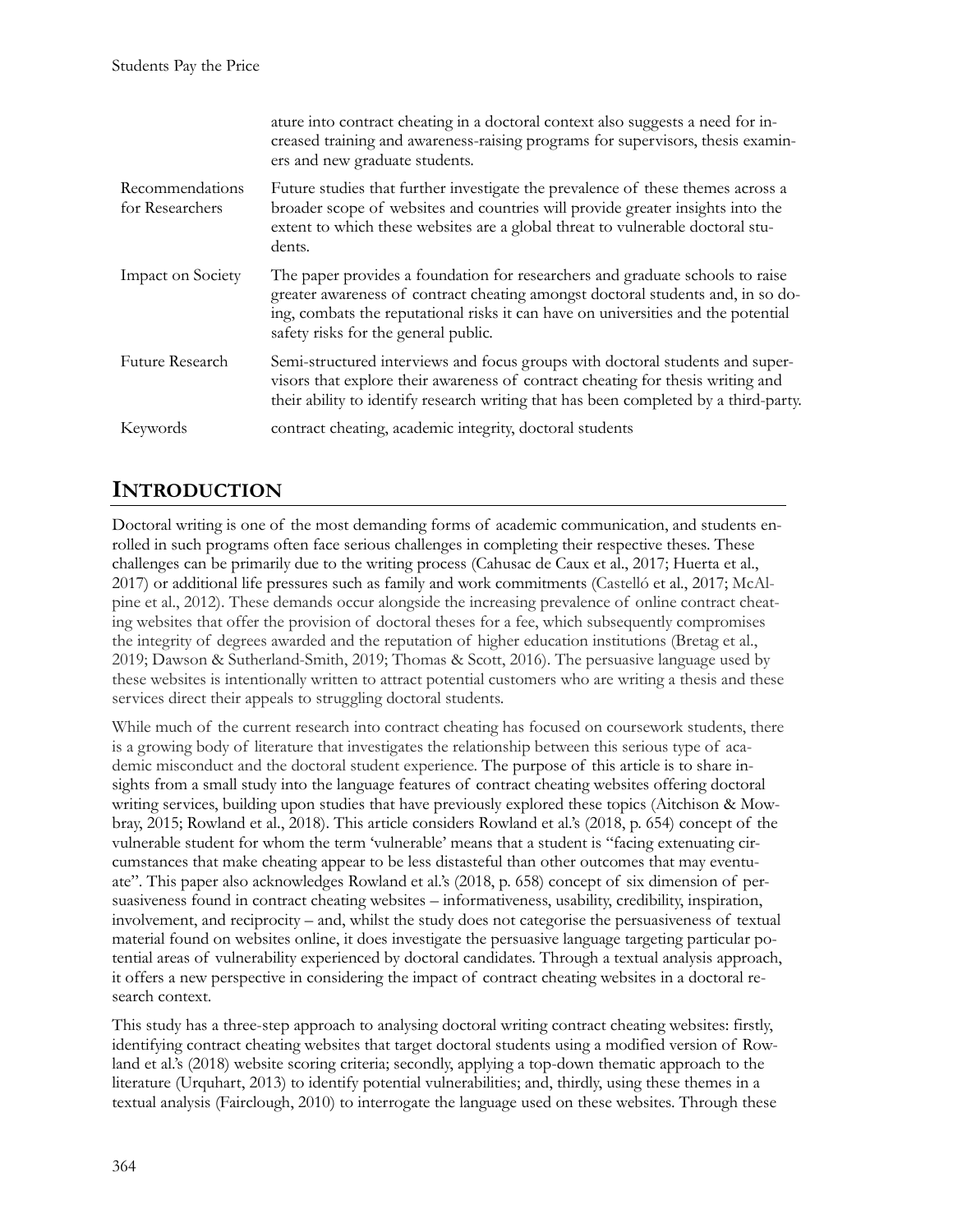systematic internet searches and qualitative textual analyses of website content, this paper sets out to address the research question: what persuasive language features on these websites target the distinct vulnerabilities of doctoral students? The analysis reveals that contract cheating websites include specific language to appeal to vulnerable doctoral students using four common themes: balancing work and personal life, the complexity of doctoral academic writing, self-efficacy, and academic career progression. Finally, this article presents key implications for practice, including the important role supervisors can play in supporting doctoral students' thesis writing progression as well as the value of peer learning groups in building self-efficacy.

## **LITERATURE REVIEW**

#### THE 'WICKED' PROBLEM OF ONLINE CONTRACT CHEATING PROVIDERS

Contract cheating is a pernicious and growing challenge for academics, universities, and governments worldwide. It presents a 'wicked' problem, in that it is "complex, involving multiple possible causes and internal dynamics that could not [be] assumed to be linear, and having very negative consequences for society if not addressed properly" (Peters, 2017, p. 385). Contract cheating is defined as "when a student submits work that has been completed for them by a third party, irrespective of the third party's relationship with the student, and whether they are paid or unpaid" (Harper et al., 2019, p. 1857), and it has clear negative consequences for both the integrity of the institution and the quality of graduates that subsequently enter the workforce (Thomas & Scott, 2016). In extreme cases of graduate unpreparedness due to contract cheating, there is a clear public risk in fields such as medicine, engineering and teaching. One of the most alarming examples surfaced in 2016, when several high-profile media articles exposed that over 1700 nursing students in the United Kingdom had cheated during their studies (Ali, 2016). Such actions significantly affect public confidence in the quality of nurses to provide care to patients and could lead to patient fatalities if these students did not complete their studies honestly. To address this wicked problem, researchers have been interested in contract cheating provided via websites since 2006 (Clarke & Lancaster, 2006). Recent studies have focused on quality and timeliness, indicating the complexity of the problem; for example, that the turnaround time for online purchases and quality of assignments provided can vary substantially (Sutherland-Smith & Dullaghan, 2019; Wallace & Newton, 2014).

While contract cheating is a serious challenge and breach of integrity for institutions, students struggling to meet the demands of academic study alongside other life commitments, may see these challenges in a different light, and may be more vulnerable to engaging with a third party to complete an assignment (Rowland et al., 2018). Brimble (2016) suggests that managing work and personal life while studying, increased performance pressure, and limited time to prioritise learning, all contribute to reasons why students cheat. In addition, individual characteristics such as moral values and motivation impact the likelihood of engaging in contract cheating (Rundle et al., 2019). The ways in which these cheating trends apply to doctoral students is still largely unknown, yet Aitchison and Mowbray (2015) argue that this market "appears to be growing rapidly" (p. 298) and that there is a "grey zone" (p. 290) of online third-party doctoral writing providers. This can encompass legitimate and appropriate editorial thesis support but also websites where doctoral students can purchase work from a third party.

## THE DOCTORAL STUDENT EXPERIENCE

Writing a doctoral thesis is a rewarding yet complex, demanding, and anxiety-producing process. As Moate et al. (2019) eloquently pointed out, the doctoral student experience is "typified by a long and stressful journey where success is not guaranteed and with few assurances of immediate employment and security on completion" (Moate et al., 2019, p. 145). Some students do not reach the end of that journey; for instance, in the United States approximately 40% of doctoral students enrolled do not end up completing their degree (Fisher et al., 2020), with the completion rate in Australia only slightly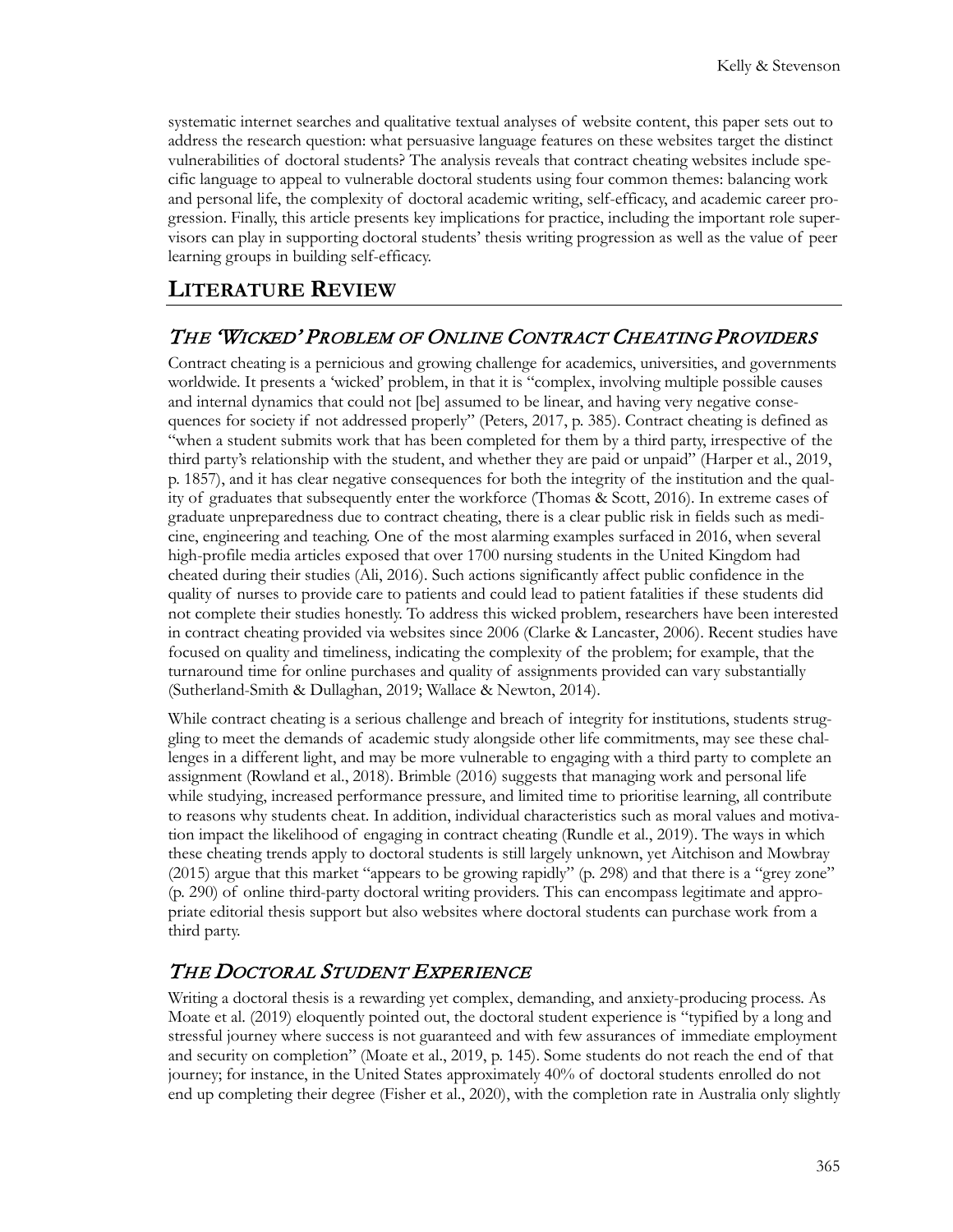higher (Naylor et al., 2016). Multiple factors contribute to the extent to which writing a PhD thesis is experienced as challenging, including extended isolation and lack of socialization, institutional academic cultures, limited access to university writing support services, the quality of guidance and support provided by the supervisors, and the difficulty of building a career in academia (Gardner & Doore, 2020; Pretorius et al., 2019; Pyhältö et al., 2012). While each individual doctoral journey is indeed a unique process, there are also many similarities between the challenges associated with writing a doctoral thesis and studying at university generally.

Four of these challenges have been identified in this study as areas that may foster potential vulnerabilities to contract cheating. The first challenge is balancing work and personal life in order to have sufficient time to research and write. While personal characteristics such as motivation can be a good predictor of doctoral completion (Leijen et al., 2016), this alone is often not enough. Just as for coursework students, family and financial strains can directly impact the extent to which doctoral candidates are successful (McAlpine et al., 2012; O'Shea et al., 2017). For instance, in a recent study of 724 doctoral students, one of the most frequently reported motives for considering withdrawing from their program was finding a balance between work and personal life (Castello et al., 2017). The same study also observed that young, female and part-time students were more likely to consider dropping out, which was consistent with other studies into the doctoral student experience for select cohorts (Carter et al., 2013; Gardner & Gopaul, 2012). In short, many doctoral students experience feelings of stress associated with balancing their time spent conducting PhD research with other life commitments. This could lead to dropping out and may make them vulnerable to considering purchasing a thesis from a contract cheating website.

The second challenge is the complexity of doctoral academic writing itself (Cahusac de Caux et al., 2017; Huerta et al., 2017). This includes (but is not limited to) preparing a thesis proposal, completing a confirmation of candidature, conducting primary research, writing chapter drafts, undertaking an oral examination and proofreading the thesis for final submission. In Australia, for instance, doctoral candidates are required to take between three and four years to submit their thesis as a full-time student. The final thesis must be an extensive, original, highly researched and well-written piece of independent writing that must pass a rigorous review process by two to three academics in an examination process that may include both an assessment of the written thesis and an oral defence. This is no easy feat. As a student in one study reported, "the work is too complex for someone else to step into … that is so hard" (Carter & Kumar, 2017, p. 71). In the Australian context, universities vary in the provision of writing support for doctoral students that is additional to the support provided by supervisors (Ma, 2019). There are obvious limitations to the writing support that doctoral supervisors can provide for a degree that requires significant independent work, and the complexity of the task may make doctoral students seek alternatives. For example, one positive self-help seeking behaviour may mean they purchase a 'self-help' book about writing a doctoral thesis (Aitchison, 2009), but more detrimentally, it may make them vulnerable to engaging with a doctoral writing contract cheating service.

The third challenge is building self-efficacy, defined as the perceived level of confidence in any given act or behaviour. Its importance in the doctoral degree is integral in achieving the Australian Qualification Framework Council specifications for the awarding of the doctoral degree, which states that completing PhD students should possess "intellectual independence … with full responsibility and accountability for personal outputs" (2013, p. 64). Furthermore, self-efficacy is important in doctoral writing because the activity tends to be completed alone, and low levels of perceived abilities can interfere in both the thesis research and writing process (Huerta et al., 2017). In turn, without a belief in personal writing capabilities, students may be more susceptible to the appeal of websites that offer thesis writing services.

The fourth challenge is career progression; namely, developing an academic identity and path into meaningful employment. Socialization with peers contributes to the ways in which a doctoral student can visualize a career path and 'feel' like they belong in academia (Devos et al., 2017; Gardner &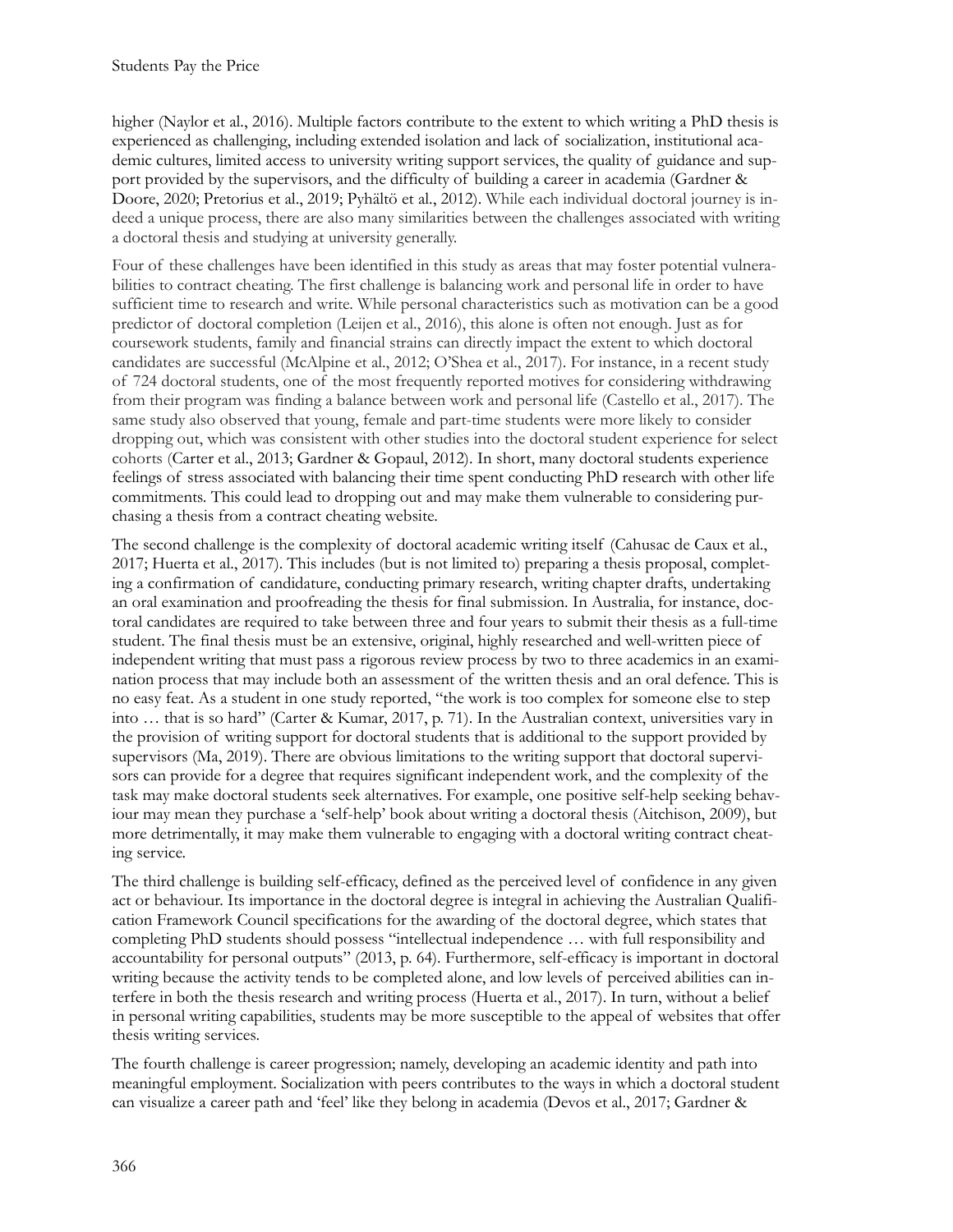Doore, 2020). This can be developed through mentorship by supervisors and other academic staff, as these affirmative relationships lead to positive student outcomes including students' confidence in personal abilities to make a meaningful contribution to their field of study (Curtin et al., 2016). However, doctoral students may also need to visualise wider future career options to avoid vulnerabilities during the doctoral journey. The Australian Council of Learned Academies' review of Australia's research training system identified a need for doctoral students to learn more industry-relevant transferable skills so that they might obtain better employment outcomes after graduation (McGagh et al., 2016). Without a clear career pathway after graduation, doctoral students may feel marginalised, isolated and low in confidence about the future. Tapping into vulnerabilities in a student's self-confidence about career prospects may be a powerful tool used by contract cheating websites to convince a doctoral student to consider purchasing a thesis.

## **METHOD**

This exploratory study was conducted during February 2020 at a mid-size public university based in Western Australia, which has had a recent focus on academic integrity. As the institution widened its focus to pay closer attention to doctoral academic integrity, gathering further insights about doctoral contract cheating was warranted. Whilst its methodology replicates some of the methodological procedures of Aitchison and Mowbray (2015) and Rowland et al. (2018), this study uses textual analysis to examine websites targeting doctoral students and framed by themes about doctoral studies identified in the current literature. Such a theme-oriented textual analysis approach, Fürsich (2009, p. 241) argues, "allows the researcher to discern latent meaning, but also implicit patterns, assumptions and omissions of a text".

Textual analysis (Fairclough, 2010; Mills, 2010) was selected as the methodological approach for this study because it best reflected the study's social constructionist perspective whereby "our knowledge of the world, including our understanding of human beings, is a product of human thought rather than grounded in an observable, external reality" (Burr, 2015, p. 222). Thus, the meaning-making about the language used on doctoral contract cheating websites arises from the interaction of the doctoral students with the webpages rather than being inherent in the language or webpages themselves. This is reflective of Mills' (2019, p. 923) argument that "textual analysis focuses on the microlevel functions and processes that socially construct reality in and through texts". Though text analysis is often conflated with content analysis, particularly inductive content analysis (Kyngäs, 2020, p. 13), Mills (2019, p. 923) suggests that "content analysis sees text … as expressions of content. In contrast, textual analysis … treats texts … as meaning potential out of which actual meanings in context arise". Thus, the meaning located in these websites led us to a textual analysis process of "analyzing how the language is used to promote specific viewpoints and how it renders these viewpoints legitimate and self-evident while simultaneously downplaying and marginalizing alternative ones" (Mills, 2010, p. 925).

The study takes a three-step approach in its textual analysis of the content and impact of doctoral writing contract cheating websites. Firstly, it identified contract cheating websites, adopting Aitchison and Mowbray's (2015, pp. 293-294) approach to identifying sites, key words on sites, and categories of service resulting in a specific focus on 27 contract cheating websites that target doctoral students. Secondly, this paper applies a top-down thematic approach (Urquhart, 2013, p.5) in its analysis of the doctoral education literature whereby themes related to student doctoral experiences that suggest potential vulnerabilities are identified through the literature review process in order to explore the impact of these websites on doctoral candidates. As a result, four key themes were identified in the literature (e.g., Huerta et al., 2017; Moate at al., 2019; Pyhӓltӧ et al., 2012). Thirdly, the resulting four themes were applied in a textual analysis (Fairclough, 2010) to interrogate the texts (websites). This paper gives a brief account of the resulting analysis of language in the identified contract cheating websites that may persuade doctoral student users in relation to these four areas of potential vulnerability.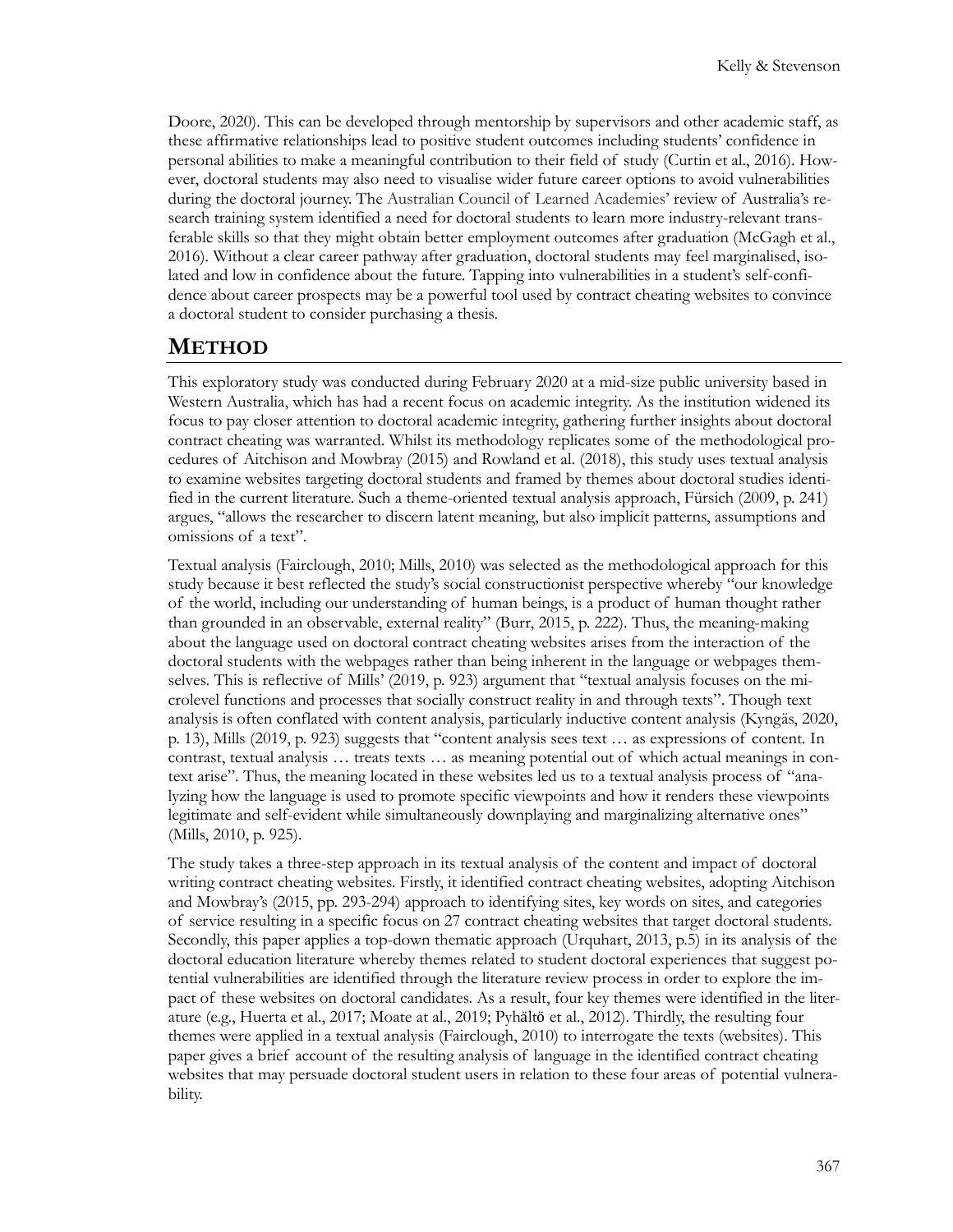## STEP ONE

The intention of this step was to investigate what contract cheating websites were using language that targets doctoral student vulnerabilities. Data was gathered through internet searches using a university computer and network. The researcher used four search terms ('write my thesis for me', 'write my PhD for me', 'PhD writing help', and 'buy my PhD thesis') and two search engines (Google and Yahoo!), numbering eight searches completed in total. In each of these eight searches, only the top ten results were included due to the scope of the study. All searches were completed using Google Chrome as the internet browser, and the analysis was limited to the publicly available information on the specific webpage that appeared in these search engine results. It also did not include any advertised weblinks, as these varied when each search was duplicated. The website data collection process was repeated and confirmed correct as of February 2020, noting that it is not always possible to account for ongoing updates to website content and search engine results (Weare & Lin, 2000).

## STEP TWO

In order to identify themes about the potential areas of vulnerability for doctoral students, a limited scoping review (Colquhoun et al, 2014) of doctoral education research was conducted, led by the research question: what are the distinct vulnerabilities of doctoral students according to the literature? In particular, the review sought insights about these distinct vulnerabilities that were identified in papers that had conducted qualitative research with students (e.g., Carter et al., 2013; Gardner & Doore, 2020; Pyӓltӧ et al., 2012) or that deeply explored unique aspects of the doctoral journey (e.g., Cahusac de Caux et al., 2017, on doctoral writing, and Devos et al., 2017, on doctoral attrition). Reviewed together, these literature sources informed the study's understanding of the distinct vulnerabilities that may be experienced by students throughout the doctoral journey, which provided four thematic frames for analysis of language on the websites.

# STEP THREE

This step set out to answer the overall research question: what persuasive language features on doctoral contract cheating websites target the distinct vulnerabilities of doctoral students? All webpage text content from this search that specifically promoted the use and purported benefits of doctoral writing services were copied into a Microsoft Word document. This textual data – which totalled over 24,000 words – was then coded using NVivo, applying a top thematic coding approach (Urquhart, 2013), into four key themes found to be prominent in current research into the doctoral student experience: 'balancing work and personal life', 'the complexity of doctoral writing', 'self-efficacy' and 'academic career progression'. Word counts in NVivo included synonymized words and a minimum word length of four letters. The qualitative analysis only focused on content relevant to doctoral writing; it did not include any specific text that advertised coursework, Masters or Honors thesis writing services. No other content or persuasive website features were included in the analysis, such as delivery times or payment plan options.

The contract cheating websites offering doctoral writing services appearing in the Step 1 searches were recorded and ranked. Table 1 used the same scoring criteria by Rowland et al. (2018). The first website appearing in each search result from Google and Yahoo! was given a score of ten, and each subsequent website was given a score from nine to one based on its respective ranking in the search result list. A blank entry indicates it did not appear in either of the top ten search results for that search term. Once these websites were ranked, the top 27 websites were used as part of the analysis. The rank for each website was also used to identify the website numerically in the qualitative data. All websites appearing in the search results that did not provide contract cheating services were excluded.

A review of the literature revealed that there are common experiences associated with writing a doctoral thesis. Four of these commonalities were identified in the limited scoping review: (1) balancing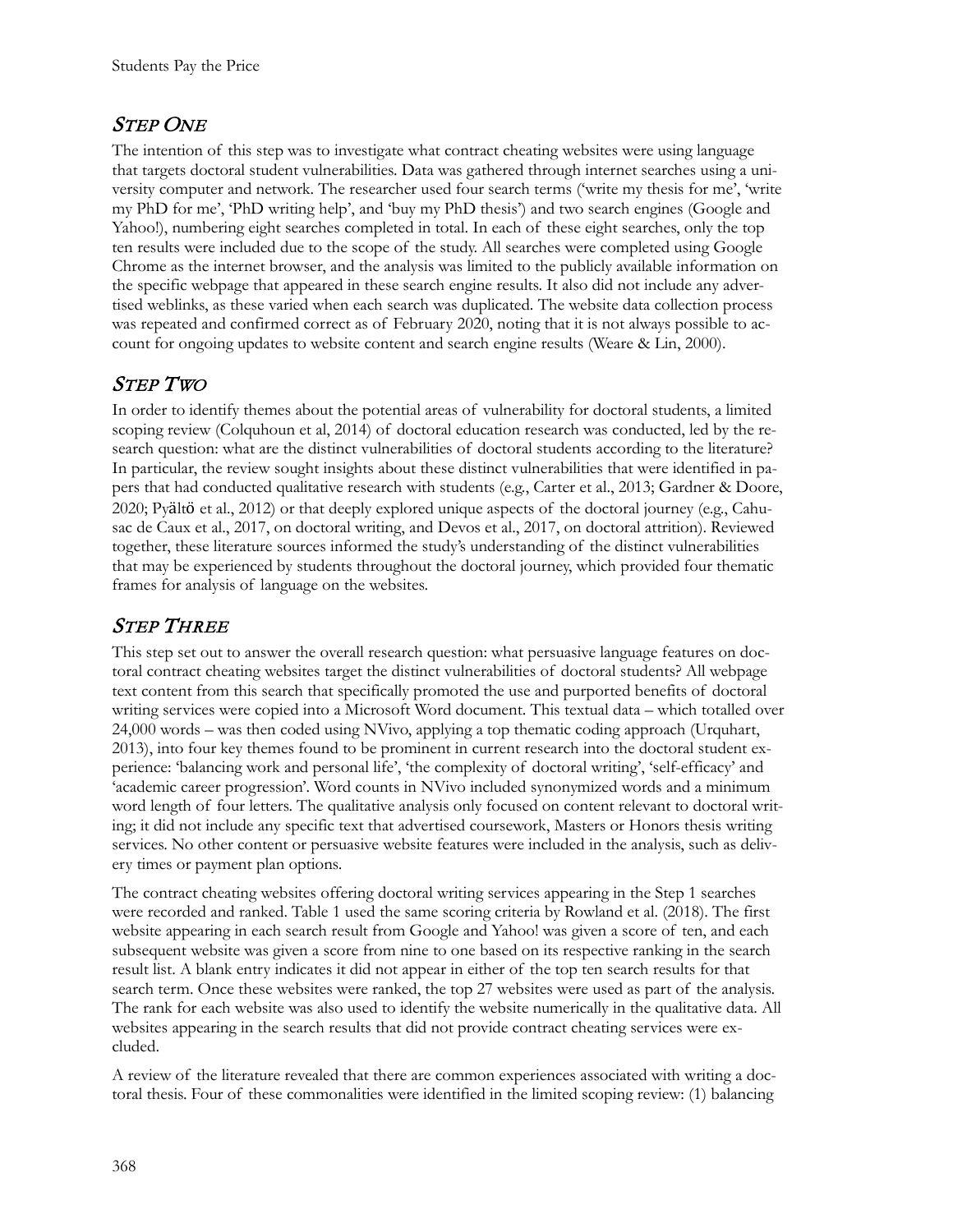work and personal life; (2) the complexity of doctoral writing; (3) self-efficacy; and (4) academic career progression. A discussion of the literature related to these four themes can be found in the literature review section of this paper. The discussion section details how the language used on doctoral contract writing websites may target and foster potential vulnerabilities to contract cheating targets in these four areas.

#### **RESULTS**

Each website actively promoted options for purchasing doctoral theses and willingness to provide a thesis in a format and timeline that suited a range of different student needs. 'Thesis' (n=659) and 'writing' (n=452) were respectively the first and third most frequent words appearing in the text content. Purchasing theses was also presented in these websites as very common and normal choices, with examples of frequent phrases used including 'many students come to us' (Website 13) and 'many students before you have just chosen to hire the most inexpensive website' (Website 2). In the context of doctoral writing, another claimed that it had 'been supporting and helping thousands of other students for several decades already' (Website 27).

|                |                                | Search terms              |                           |                        |                           |                |
|----------------|--------------------------------|---------------------------|---------------------------|------------------------|---------------------------|----------------|
| Rank           | Website                        | Write my<br>thesis for me | Write my<br>PhD for<br>me | PbD<br>writing<br>help | $Buy$ my<br>PbD<br>thesis | Total<br>Score |
| $\mathbf{1}$   | essayassist.com <sup>1</sup>   |                           | 41                        |                        | 21                        | 62             |
| 2              | academized.com                 | 18                        | 19                        | 6                      | 16                        | 59             |
| $\overline{3}$ | expertwriting.org <sup>2</sup> | 13                        | $\overline{3}$            | 24                     | 11                        | 51             |
| $\overline{4}$ | thesisrush.com                 | 18                        | 7                         |                        | 10                        | 35             |
| 5              | essayasssignmenthelp.com.au    |                           |                           | 10                     | 8                         | 18             |
| 6              | myassignmenthelp.com           |                           |                           | 15                     | $\mathfrak{Z}$            | 18             |
| $\overline{7}$ | essayontime.com.au             |                           | 5                         | 9                      | $\overline{4}$            | 18             |
| 8              | australianhelp.com             | 3                         | 6                         |                        | 9                         | 18             |
| 9              | writemypaperhub.com            |                           | 16                        |                        |                           | 16             |
| 10             | allassignmenthelp.com          |                           |                           | 15                     |                           | 15             |
| 11             | edusson.com                    | 12                        |                           |                        |                           | 12             |
| 12             | paperell.com                   | 12                        |                           |                        |                           | 12             |
| 13             | edubirdie.com                  | 6                         | $\overline{4}$            |                        |                           | 10             |
| 14             | writepass.com                  |                           |                           | 10                     |                           | 10             |
| 15             | writersperhour.com             | $\overline{4}$            | 5                         |                        |                           | 9              |
| 16             | expertwritinghelp.com          |                           |                           | 9                      |                           | 9              |
| 17             | myassignmentservices.com       |                           |                           | 7                      | 2                         | 9              |
| 18             | australian-writing.com         |                           |                           | $\overline{2}$         | 6                         | 8              |
| 19             | expressuniversitydegree.com    |                           |                           |                        | 8                         | 8              |
| 20             | thesiskeeper.com               | 6                         | $\mathbf{1}$              |                        |                           | 7              |
| 21             | theunitutor.com                |                           |                           |                        | 6                         | 6              |
| 22             | phdresearch.net                |                           |                           | 6                      |                           | 6              |

**Table 1. Contract cheating websites offering doctoral writing services (February 2020)**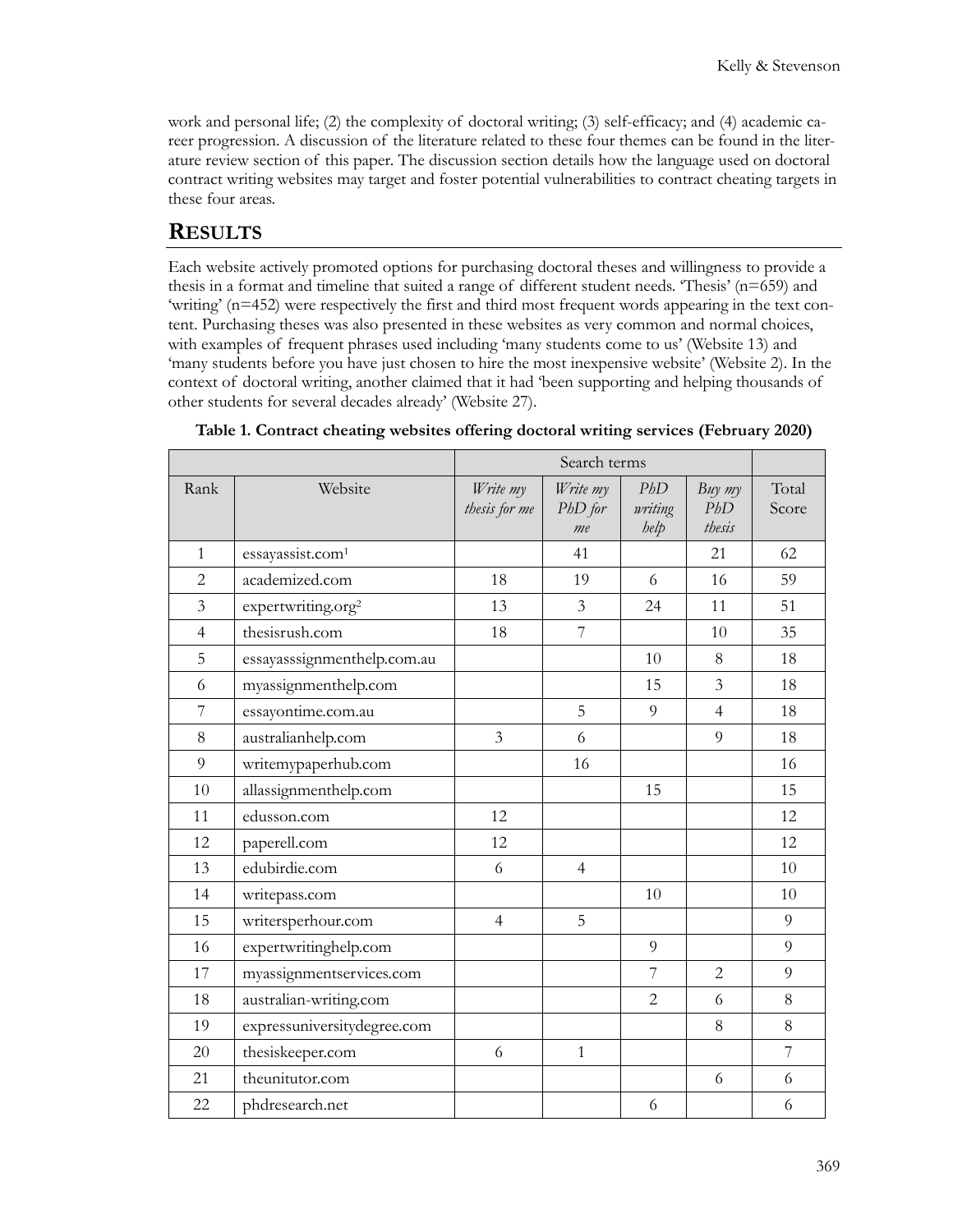| Rank | Website                  | Write my<br>thesis for me | Write my<br>$PbD$ for<br>me | PbD<br>writing<br>help | Buy my<br>PbD<br>thesis | Total<br>Score |
|------|--------------------------|---------------------------|-----------------------------|------------------------|-------------------------|----------------|
| 23   | thesishelpers.com        |                           |                             | 5                      |                         | 5              |
| 24   | essayerudite.com         | 5                         |                             |                        |                         | 5              |
| 25   | aussieessaywriter.com.au |                           |                             |                        |                         |                |
| 26   | ukwritings.com           |                           |                             |                        |                         |                |
| 27   | dissertationmasters.com  |                           |                             |                        |                         |                |

*Notes:*

*1. On search duplication, clicking this search result also linked to justdomyessay.com and essaygoaway.com. This search result appeared in multiple website variations using Yahoo! but linked to the same three websites.*

*2. Like essayassist.com, clicking on multiple variations of search results (such as thesiswritinghelprha.com and writethesistrgf.com) linked to this same website.*

Whilst these websites positioned purchasing a thesis as a completely normal act, they also suggested it is an act often undertaken by intelligent students, and the websites leveraged the notion of the doctoral candidate as likely to make intelligent choices. Website 2 proclaimed that deciding to purchase a thesis is a 'legit, brilliant decision' so that the student no longer needed to 'sit up at night trying to research [a] thesis'. Similarly, two other providers from this study wrote on their respective websites that 'clever students are choosing to pay' (Website 8) and that it is a 'wise move' when describing the choices of doctoral students to purchase thesis writing services (Website 9).

Most analyzed websites offered doctoral writing services as a secondary product to undergraduate and coursework assignments. Only six websites appeared to specifically advertise and specialize in writing doctoral theses for students. However, Newton (2018) suggests that the total number of these websites is increasing. As Website 20 colorfully described, 'there are dozens of websites' offering thesis writing services and they are 'popping up like hot cakes in the oven'. To advertise and legitimize its own services, another website suggested a different reason for limited options for purchasing a doctoral thesis online:

Most online writing services do not offer research and writing assistance to graduate students for one reason – they cannot find Ph.D. scholars to provide that kind of help. These writing services want to charge cheap prices for writing, and they know Ph.D.'s will not work for what they are willing to pay. Other companies claim to offer help with [a] doctorate dissertation or other graduate level papers and claim to have Ph.D.'s to provide that help. In fact, however, they do not. (Website 26)

Website 6 was more forthright in quantifying the doctoral expertise on offer, suggesting that 'more than 2839 PhD experts' were available for writing a thesis. Each of these examples made unsubstantiated claims about expertise which clearly worked as marketing tools to attract vulnerable students as customers, yet their inclusion on webpages highlights how contract cheating companies present themselves to doctoral students. In short, these messages suggested that students should trust their services because they have the expertise required for complex doctoral writing compared to other websites. The following discussion arranged in four sections, in accordance with the four themes identified in step two, addresses how websites appeal to distinct areas of the doctoral experience that pose potential vulnerabilities.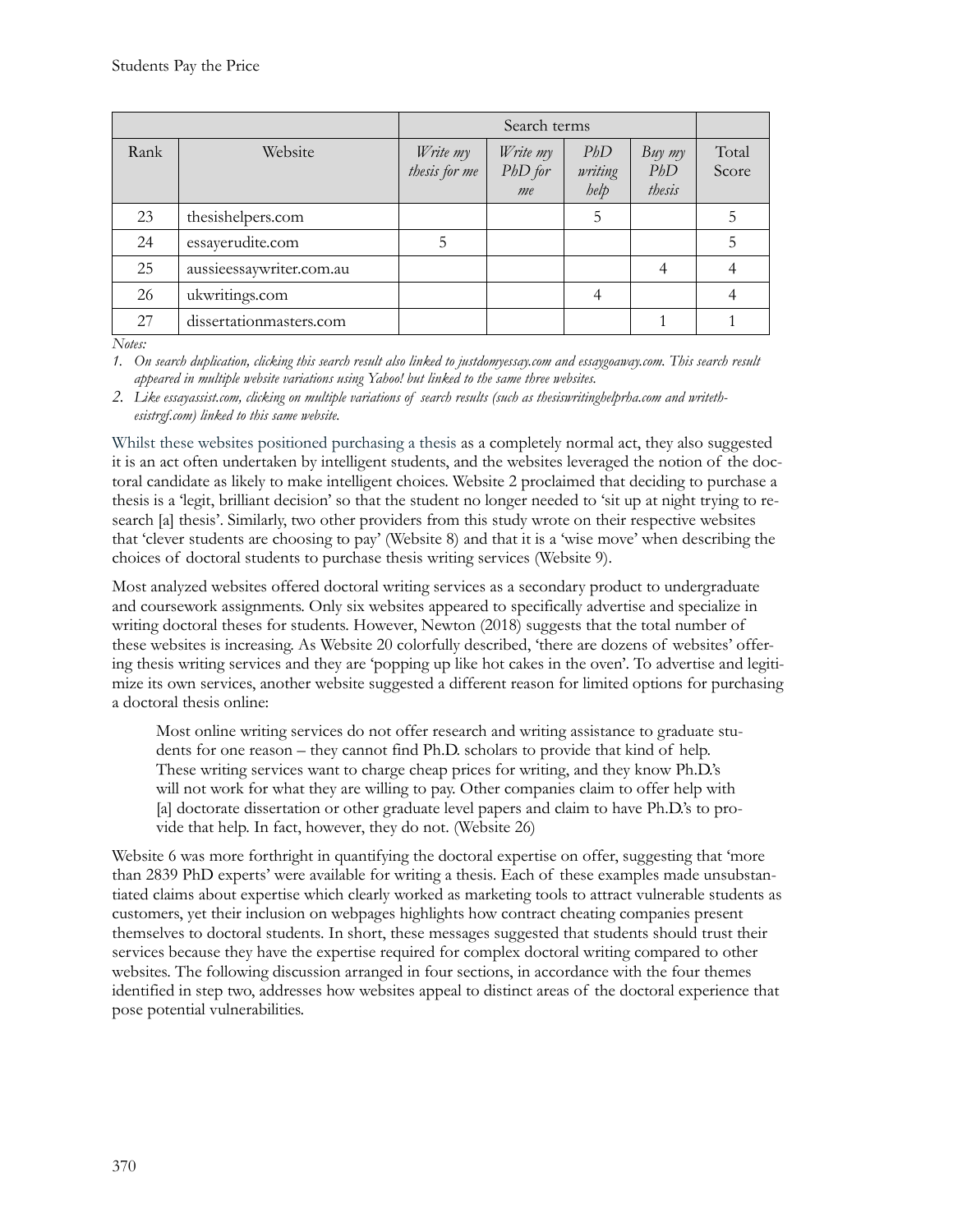# **DISCUSSION**

#### BALANCING WORK AND PERSONAL LIFE

Contract cheating websites prey upon research students who are struggling to balance the completion of their thesis alongside work, family and other life commitments. This is reflected in the language that was used to describe the doctoral writing services offered. As one website outlined, 'the mere thought of having to compose a long, research-heavy piece of writing can wear you out' and because of the time involved it can 'be hard to plan and organize yourself ' (Website 23). Other common phrases used to describe the doctoral writing process were 'exhausting' and 'stressful'. Many of these websites then used these situations to justify purchasing thesis writing services. 'Our proficient writers can solve your dilemma', Website 5 posited, particularly for doctoral students who 'don't have enough time to invest in the thesis'. These examples suggest that contract cheating is particularly attractive to students who have other major life responsibilities (such as work and family), which ultimately leaves less time to focus on thesis research and writing. It also suggests contract cheating would be more attractive to doctoral students who have not made regular progress on their thesis and have fallen behind. Consequently, one strategy to reduce the likelihood of doctoral contract cheating is to encourage regular progress and supervisor meetings in the early stages of candidature.

Indeed, lack of time was a common language feature frequently used by contract cheating websites to describe the doctoral writing experience. Time was one of the most mentioned words ( $n=124$ ), especially in relation to balancing study with work, family and other life commitments. Two notable examples included 'if it's already too late … then it's a good time to start thinking about the option to buy a thesis online' (Website 8) and 'it is almost impossible to deal with a PhD … and working with [a] writing company will help you out' (Website 9). One website claimed that purchasing a thesis was a solution for doctoral students who were working and wanted to relax and enjoy life again. It attempted to reassure potential customers that:

Many students have to work alongside their studies and of course, students, like everyone else, need a bit of down time. Time to do the things they enjoy and switch their brains off from working for a while. (Website 2)

Another website claimed that 'each and every minute counts' because completing a doctorate 'takes all the time and energy of a student' (Website 11). The website's message to students, then, was quite clear: purchasing a thesis grants them time to enjoy other aspects of life. While it is beyond the scope of this study, further research into the impact of limited time on students accessing contract cheating services would shed further light on the extent to which these websites' claims are persuasive.

## THE COMPLEXITY OF DOCTORAL ACADEMIC WRITING

Researching and writing a doctoral thesis can be considerably complex and challenging, and almost all contract cheating providers included in this study described this complexity in order to advertise their products. Almost all websites acknowledged that potential customers may have already started writing a thesis but subsequently felt overwhelmed and, as a result, the website could provide a range of different products. These include a thesis proposal, literature review, primary research, chapter drafts, or an entire thesis. This appears to be a somewhat unique feature of doctoral writing services, as websites could 'help with any section or chapter' (Website 26) rather than providing a complete assignment from scratch like those for typical coursework students. 'You might have a lot of material to give us – or you may not', Website 4 stated, reassuring potential customers that 'we can accommodate your project either way'. This suggests that further scholarly work is needed to explore the different types of thesis writing services, including relative costs, turnaround times and the quality of writing that can be produced.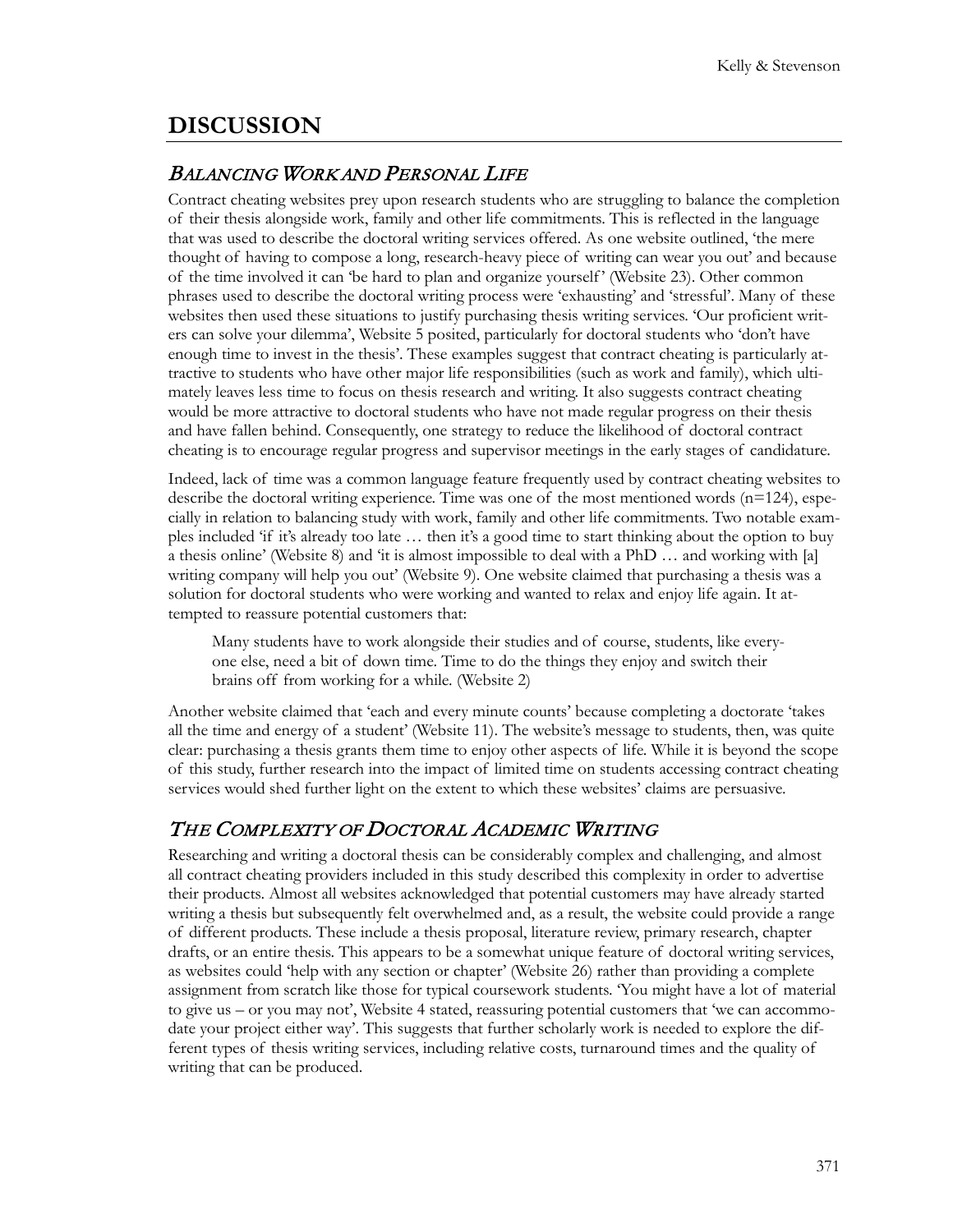The thesis writing process was often framed as insurmountable in its complexity. Doctoral writing was regularly described in terms such as 'overwhelming', 'impossible', 'extremely challenging', 'profoundly complex' and 'demanding'. Website 2 claimed that 'there comes a moment when the sheer enormity of it hits you and you wonder how you will ever be able to pull this together'. To address this challenge, this website suggested that students have options to purchase parts of a thesis. Two examples of these options include purchasing the services of writers that 'conduct thorough research' (Website 5) and those who will produce work 'tailored precisely your requirements' (Website 21) by writing select chapters or sections of a thesis. Website 8 claimed that 'writing a thesis is by no means easy, but our writers are so good, they make it look easy'. In other words, these websites tended to create a binary for choosing between the difficult task of doctoral writing and the ease in which a purchased thesis can be ordered. Purchasing a thesis would thereby become an attractive option if students are unaware of alternative methods of support that may be available. As a result, universities and their respective supervisors should regularly encourage students to engage and participate in relevant support services such as writing advisers and peer research groups.

## SELF-EFFICACY

A disconcerting feature of the language used by contract cheating websites was the ways in which they targeted vulnerabilities about self-efficacy by encouraging students to question their competence to independently complete a thesis. In other words, to encourage the purchase of a thesis, websites suggested to potential customers that they were not good enough to succeed on their own. For students with low self-efficacy – a trait found by researchers to be common in doctoral students, particularly those that are susceptible to dropping out (Huerta et al.,  $2017$ ) – this can be a persuasive language tool. Website 4 simply asked 'are you knowledgeable enough?', while Website 9 claimed that employing the service would mean 'no harm to your image' and students would 'feel secure with us'. There was also one worrisome example that took it one step further:

A voice in your head that constantly tells you you're not good enough. You can't do it. The voice tells you you'll never get … [a] doctoral qualification … You know what? That voice is lying. You can do this. But just because you can do something doesn't necessarily mean you should. Wouldn't you like to remove that giant ball of pressure from the pit of your stomach? That cloud of gloom that follows you everywhere? Wouldn't you like to silence that voice once and for all? (Website 2)

Further down the same webpage, Website 2 then went on to claim that making a purchase would allay these questions, fears and worries. 'You will no longer need to question if you [are] indeed an expert in your subject,' it said, adding that 'you're in the reliable hands of the top-rated writers now … all of your worries are a thing of the past'. Themes of fear and failure also featured on other websites. This highlights the need for supervisors to provide continued professional guidance and support to students throughout their candidature. Instilling the belief that candidates can succeed is crucial.

## ACADEMIC CAREER PROGRESSION

Becoming part of the academic community and building a scholarly career was also a prominent theme of contract cheating websites offering doctoral services. Website 19 claimed that 'buy[ing] a PhD from our company' will lead to 'unlimited career opportunities', 'the respect of your employers', and an 'array of advantages that will change your life and offer you a prosperous future'. Another claimed that a purchase will be 'like a breath of fresh air' to students who hire an expert to write 'such an important project in their academic career' (Website 23). This same website also argued that such a purchase was a way to 'stand out from the fierce competition'. Interestingly, another website suggested that purchasing a doctoral thesis was an effective solution to the competitive graduate employment market as it freed time to publish elsewhere. It argued that, for students, such a purchase would effectively free up time to work on 'an extra project useful for your future career' (Website 9).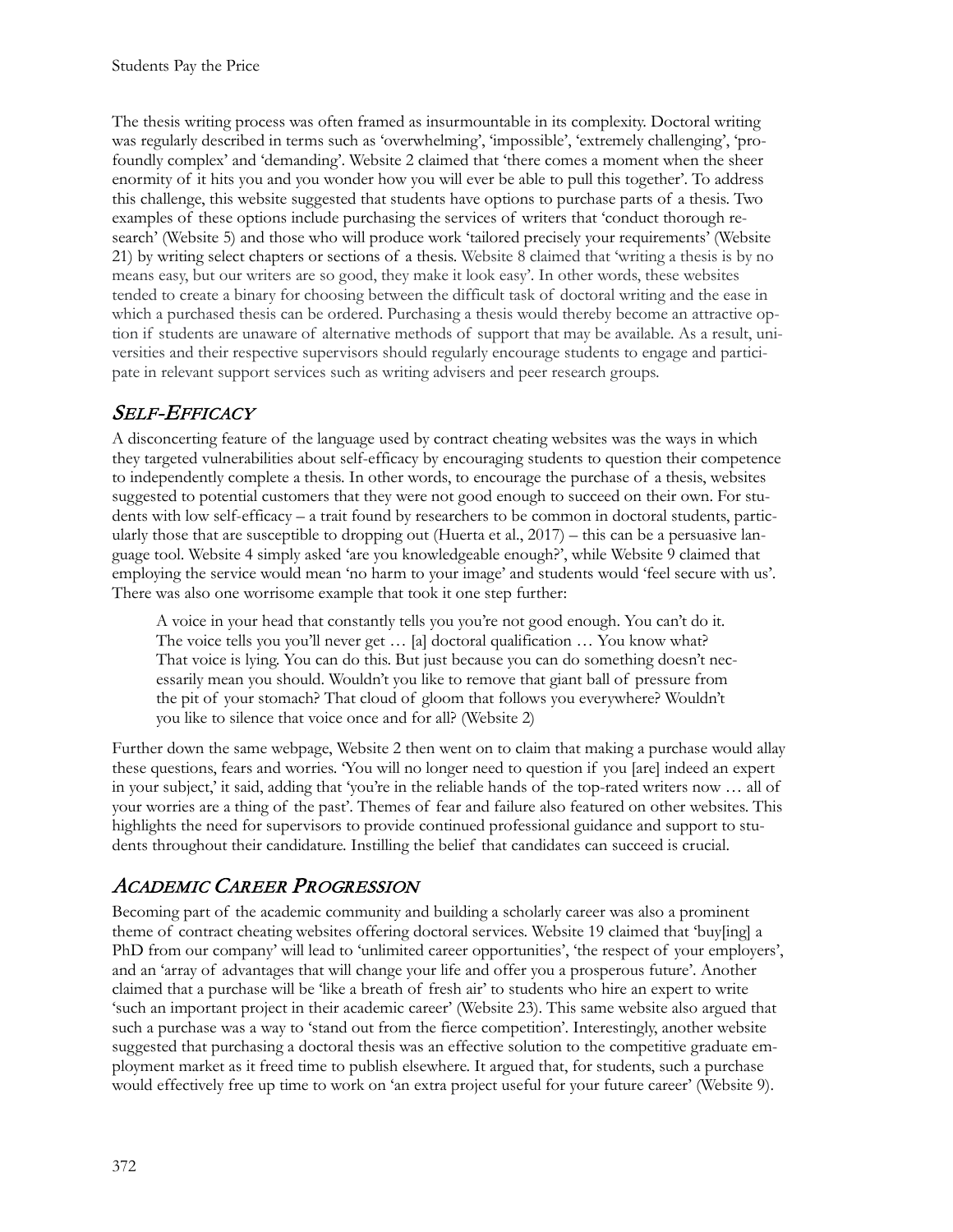These claims speak to the broader pressures that candidates face when launching a career in academia, particularly in relation to establishing a substantial publication record during a short period of time. Student surveys and interviews across different countries and institutions would be highly beneficial in exploring this challenge further, particularly in relation to whether outsourcing part or all of their work was ever considered by students who participate in such studies.

It is evident that contract cheating websites used the allure of reputation and belonging in academia to attract doctoral students. In other words, descriptions of a PhD being important for reputation and prestige were quite common. As Website 2 claimed, customers will 'appear to be an authority on [a] subject'. Using somewhat incredulous terms, another website described a PhD as 'incredible' because it will mean 'you are respected and recognized as a qualified authority in your respective field.' Purchasing a thesis grants potential doctoral student customers 'a "licence to teach" … [and] PhD holders are regarded as equals' (Website 14). It is 'a feather in your cap', according to a different website, 'which can boost your stature in the academic domain' (Website 17). This same website went on to claim that a thesis written by their company 'helps [bring] out the hidden scholar in you'. According to these websites, purchasing a thesis, in short, is a supposed pathway for earning respect in academia. Claims like those by Website 9 – which suggested purchasing a thesis would pave a way for students to 'become a Napoleon of academic writing!' and lead them toward 'marvelous opportunities' – were remarkably common.

#### **IMPLICATIONS FOR PRACTICE**

The themes present in this study suggest several important implications for practice. The theme of balancing work and personal life highlights the need for supervisors to map out a completion timeline with students during the early stages of candidature, and consider one that complements the student's unique circumstances, such as work commitments. As part of this planning activity, scheduling regular student-supervisor meetings and setting achievable milestones can help ensure that each PhD student stays on track and continues to make progress. Such planning enables students to manage the complexity of doctoral writing in smaller, manageable chunks with regular opportunities to discuss thesis writing challenges with supervisors. A study of 45 doctoral students by Caffarella and Barnett (2010), for instance, found that personalized face-to-face feedback with ongoing critique of writing by supervisors was the most influential element of understanding scholarly writing. Expanded access to drafts of student writing also provides supervisors with increased opportunities to assess progress and detect any possible academic misconduct.

Building self-efficacy and confidence in one's own abilities is another critical element of supporting doctoral students to produce an authentic and high-quality thesis. Supervisory guidance and encouragement are undoubtedly critical in this regard, yet communicating and sharing challenges with other doctoral students can also provide additional support and build a shared sense of identity in scholarly development. While peer learning is an understudied and undervalued element of the doctoral experience (Meschitti, 2019), implementing formal doctoral student networks such as writing groups can support students with developing their own writing. In addition, this can contribute to academic career progression by building a sense of belonging in the scholarly community (Aitchison, 2009). Other doctoral peer groups, such as those focused on career readiness, can also assist in preparing PhD students for future employment both within and outside of academia. Implementing these types of peer networks at an institutional, national, or even international, level heeds the call by Bretag et al. (2019) for pedagogical approaches that "better reflect the realities of working in a highly connected and networked world in which sharing and collaboration are an increasing part of professional practice" (p. 1851). Such peer support networks may ultimately reduce the likelihood of doctoral students engaging in contract cheating because the persuasive website content explored in this article are likely to become less appealing if students have other support mechanisms in place.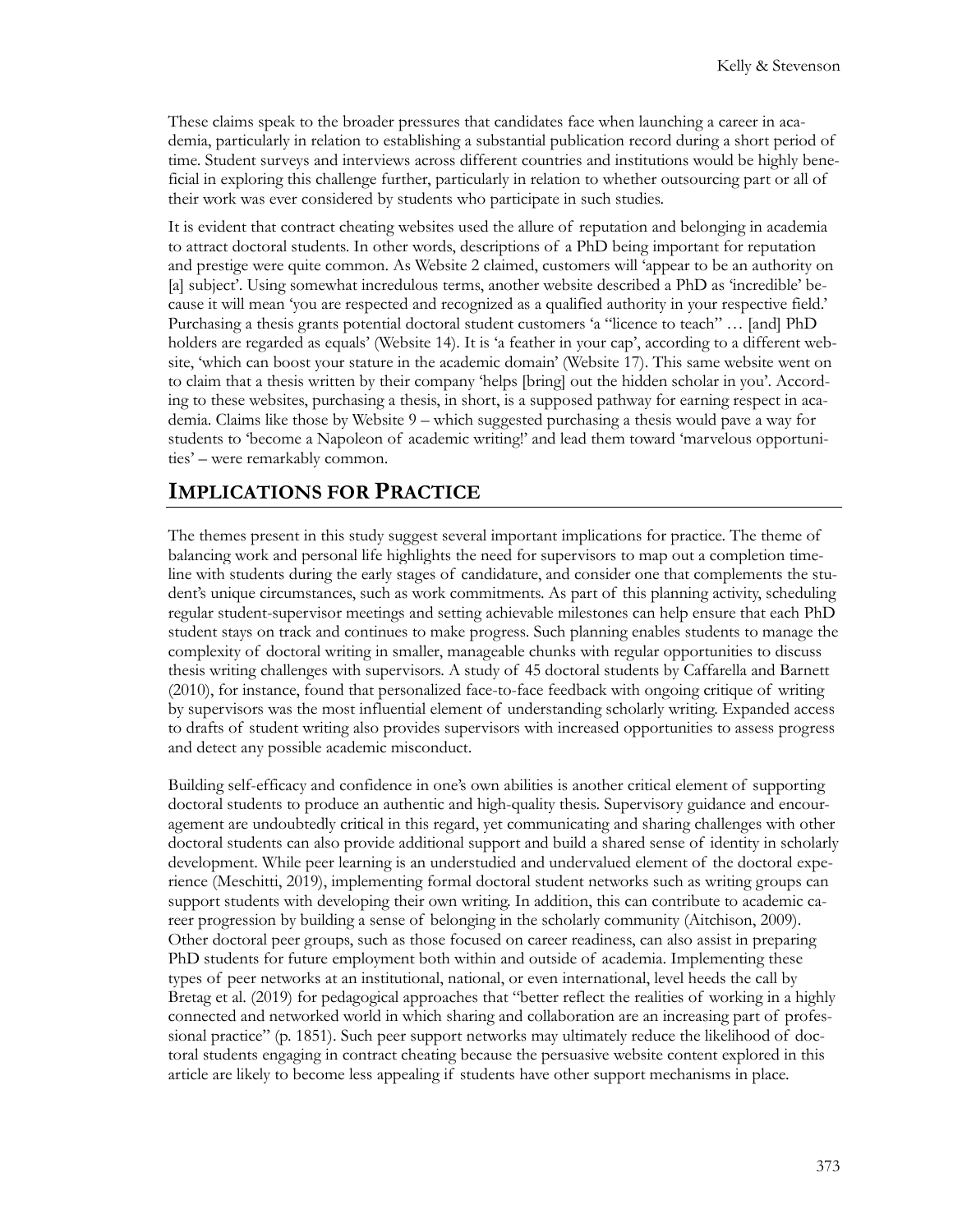Thinking more broadly, increasing awareness amongst supervisors about the prevalence and characteristics of these contract cheating services is another useful step in guiding students towards a successful and authentic doctoral thesis, particularly as the traditional focus of these services has been on coursework students. This can be coupled with building capacity for supervisors and examiners to detect possible signs of contract cheating in theses through training programs that aim to improve detection accuracy (Dawson & Sutherland-Smith, 2019). For supervisors, ongoing reviews and discussions of the content written by students can provide some indication as to whether there may be concerns of possible contract cheating.

Adopting good practice principles of supervisory support will also help to reduce the likelihood of doctoral students seeking inappropriate external help with academic writing. Examples of these include demonstrating reliability through attending regular progress meetings, building confidence in the student's abilities using positive reinforcement, and providing well-directed feedback in writing drafts (Denicolo, 2004; Mainhard et al., 2009). Because the topic is infrequently discussed between staff and students (Harper et al., 2019), a final yet rather simple initiative is to discuss contract cheating openly and honestly with doctoral students during induction training and support programs. These websites demonstrably claim an 'easy' solution to the difficult task of thesis writing, and it is important that students are aware of, and understand, the risks to their own future and the community if they engage in these services.

# **CONCLUSION**

Supporting doctoral students throughout the thesis writing process and responding to the wicked problem of contract cheating are ongoing challenges for higher education sectors globally. Highlighting the relationship between these two challenges, this article offers new perspectives on the ways in which contract cheating websites use intentional language to attract vulnerable doctoral students to purchase thesis writing services. More specifically, in an analysis of the textual content of these websites, the four key themes that emerged in the literature review were reflected in the language used on these websites ('balancing work and personal life', 'the complexity of doctoral academic writing', 'self-efficacy' and 'academic career progression') and align closely with the documented challenges that doctoral students face when writing a thesis. In exploring these themes and implications for practice, this article aims to provides support for future researchers, supervisors and institutions to further investigate contract cheating in the doctoral education space and to respond potently to these challenges.

## **REFERENCES**

- Ali, A. (2016, July 21). Thousands of nursing students caught cheating their way through their studies in the last 3 years. *Independent.* [http://independent.co.uk/student/studen](http://independent.co.uk/student/student-life/studies/thousands-nursing-students-caught-cheating-their-way-through-their-studies-last-3-years-a7146001.html)t-life/studies/thousands-nursing-students[caught-cheating-their-way-through-their-studies-last-](http://independent.co.uk/student/student-life/studies/thousands-nursing-students-caught-cheating-their-way-through-their-studies-last-3-years-a7146001.html)3-years-a7146001.html
- Aitchison, C. (2009). Writing groups for doctoral education. *Studies in Higher Education, 34*(8), 905-916. <https://doi.org/10.1080/03075070902785580>
- Aitchison, C., & Mowbray, S. (2015). Doctoral writing markets: Exploring the grey zone. In T. Bretag (Ed.), *Handbook of academic integrity* (pp. 287-301). Springer. [https://doi.org/10.1007/978-981-287-098-8\\_39](https://doi.org/10.1007/978-981-287-098-8_39).
- Australian Qualifications Framework Council. (2013). *Australian qualifications framework* (2nd ed.)*.* <https://www.aqf.edu.au/>
- Bretag, T., Harper, R., Burton, M., Ellis, C., Newton, P., Rozenberg, P., & van Haeringen, K. (2019). Contract cheating: A survey of Australian university students. *Studies in Higher Education*, *44*(11), 1837-1856. <https://doi.org/10.1080/03075079.2018.1462788>
- Brimble, M. (2016). Why students cheat. An exploration of the motivators of student academic dishonesty in higher education. In T. Bretag (Ed.), *Handbook of academic integrity* (pp. 366-380). Springer. [https://doi.org/10.1007/978-981-287-079-7\\_58-1](https://doi.org/10.1007/978-981-287-079-7_58-1)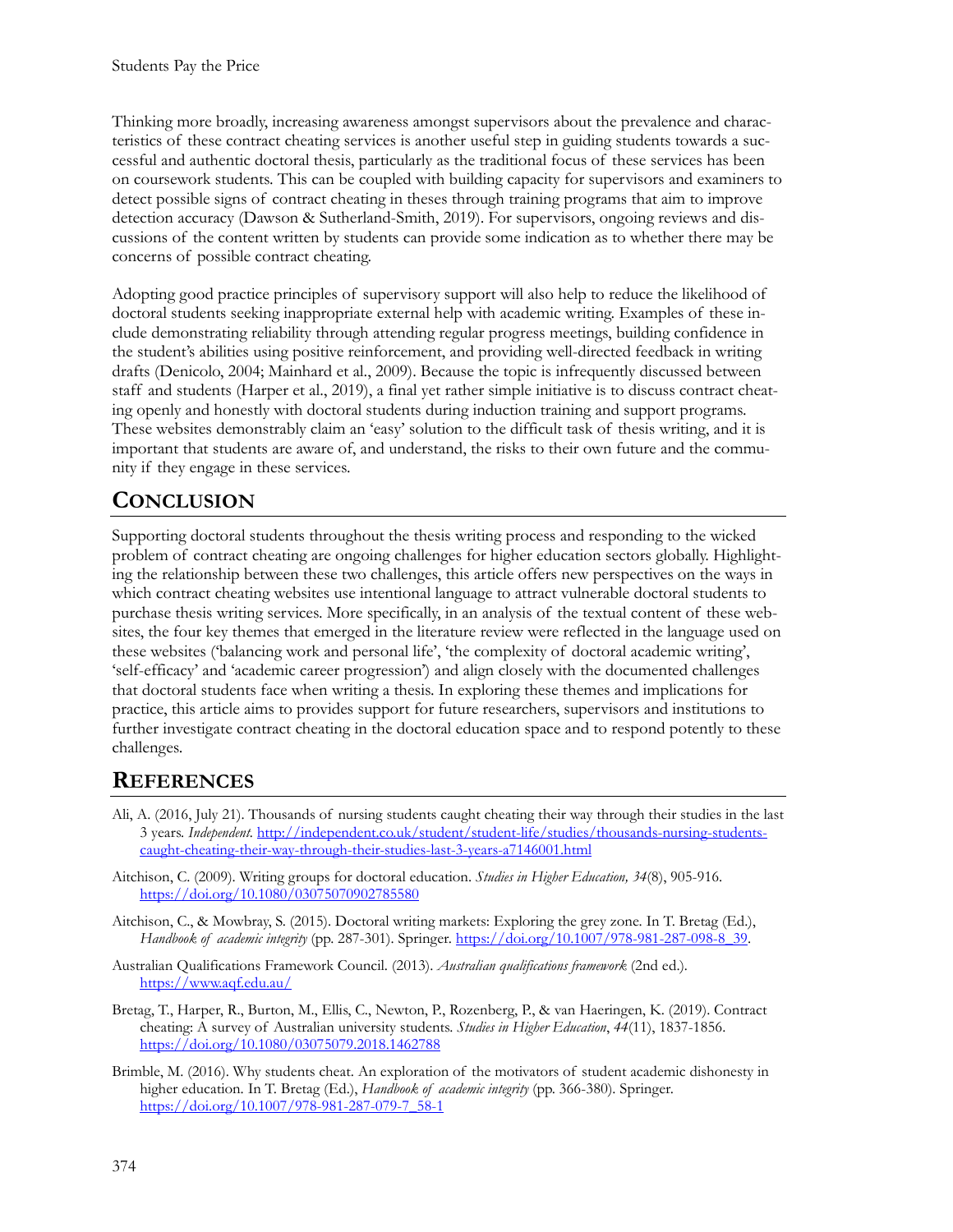- Burr, V. (2015). Social constructionism. In J. Wright (Ed*.*) *International encyclopedia of the social and behavioral sciences* (2nd ed., pp. 222-227). [https://doi.org/10.1016/B978-0-08-097086-8.24049-](https://doi.org/10.1016/B978-0-08-097086-8.24049-X)X
- Caffarella, R. S., & Barnett, B.G. (2000). Teaching doctoral students to become scholarly writers: The importance of giving and receiving critiques. *Studies in Higher Education, 25*(1), 39-52. <https://doi.org/10.1080/030750700116000>
- Cahusac de Caux, B. K. C. D., Lam, C. K. C., Lau, R., Hoang, C. H., & Pretorius, L. (2017). Reflection for learning in doctoral training: Writing groups, academic writing proficiency and reflective practice. *Reflective Practice*, *18*(4), 463-473. <https://doi.org/10.1080/14623943.2017.1307725>
- Carter, S., & Kumar, V. (2017). 'Ignoring me is part of learning': Supervisory feedback on doctoral writing. *Innovations in Education and Teaching International*, *54*(1), 68-75. <https://doi.org/10.1080/14703297.2015.1123104>
- Carter, S., Blumenstein, M., & Cook, C. (2013). Different for women? The challenges of doctoral studies. *Teaching in Higher Education*, *18*(4), 339-351.<https://doi.org/10.1080/13562517.2012.719159>
- Castelló, M., Pardo, M., Sala-Bubaré, A., & Suñe-Soler, N. (2017). Why do students consider dropping out of doctoral degrees? Institutional and personal factors. *Higher Education*, *74*(6), 1053-1068. <https://doi.org/10.1007/s10734-016-0106-9>
- Clarke, R., & Lancaster, T. (2006). Eliminating the successor to plagiarism? Identifying the usage of contract cheating websites. *Proceedings of 2nd international plagiarism conference* (pp. 1-13). Northumbria Learning Press. <https://citeseerx.ist.psu.edu/viewdoc/download?doi=10.1.1.120.5440&rep=rep1&type=pdf>
- Colquhoun, H., Levac, D., O'Brien, K., Straus, S., Tricco, A., Perrier, L., Kastner, M., & Moher, D. (2014). Scoping reviews: Time for clarity in definition, methods, and reporting. *Journal of Clinical Epidemiology*, *67*(12), 1291-1294[. https://doi.org/10.1016/j.jclinepi.2014.03.013](https://doi.org/10.1016/j.jclinepi.2014.03.013)
- Curtin, N., Malley, J., & Stewart, A. J. (2016). Mentoring the next generation of faculty: Supporting academic career aspirations among doctoral students. *Research in Higher Education*, *57*(6), 714-738. <https://doi.org/10.1007/s11162-015-9403-x>
- Dawson, P., & Sutherland-Smith, W. (2019). Can training improve marker accuracy at detecting contract cheating? A multi-disciplinary pre-post study. *Assessment & Evaluation in Higher Education*, 44(5), 715-725. <https://doi.org/10.1080/02602938.2018.1531109>
- Denicolo, P. (2004). Doctoral supervision of colleagues: Peeling off the veneer of satisfaction and competence. *Studies in Higher Education, 29*(6), 693-707.<https://doi.org/10.1080/0307507042000287203>
- Devos, C., Boudrenghien, G., Van der Linden, N., Azzi, A., Frenay, M., Galand, B., & Klein, O. (2017). Doctoral students' experiences leading to completion or attrition: A matter of sense, progress and distress. *European Journal of Psychology of Education*, *32*(1), 61-77. <https://doi.org/10.1007/s10212-016-0290-0>
- Fairclough, N. (2010). *Analysing discourse: Textual analysis for social research* (2nd ed.). Routledge.
- Fisher, R., Brock, C. H., Frahm, T., Van Wig, A., & Gillis, V. R. (2020). Reflections on writing and identity: Exploring the role of qualifying exams in the sociocultural development of doctoral students. *Studies in Continuing Education*, *42*(3), 365-380. <https://doi.org/10.1080/0158037X.2019.1661237>
- Fürsich, E. (2009). In defense of textual analysis, *Journalism Studies, 10*(2), 238-252. <https://doi.org/10.1080/14616700802374050>
- Gardner, S. K., & Doore, S. A. (2020). Doctoral student socialization and professional pathways. In J. Weidman, & L. DeAngelo (Eds.), *Socialization in higher education and the early career* (pp. 113-127)*.* Springer. [https://doi.org/10.1007/978-](https://doi.org/10.1007/978-3-030-33350-8_7)3-030-33350-8\_7
- Gardner, S. K., & Gopaul, B. (2012). The part-time doctoral student experience. *International Journal of Doctoral Studies*, *7*(12), 63-78.<https://doi.org/10.28945/1561>
- Harper, R., Bretag, T., Ellis, C., Newton, P., Rozenberg, P., Saddiqui, S., & van Haeringen, K. (2019). Contract cheating: A survey of Australian university staff. *Studies in Higher Education*, *44*(11), 1857-1873. <https://doi.org/10.1080/03075079.2018.1462789>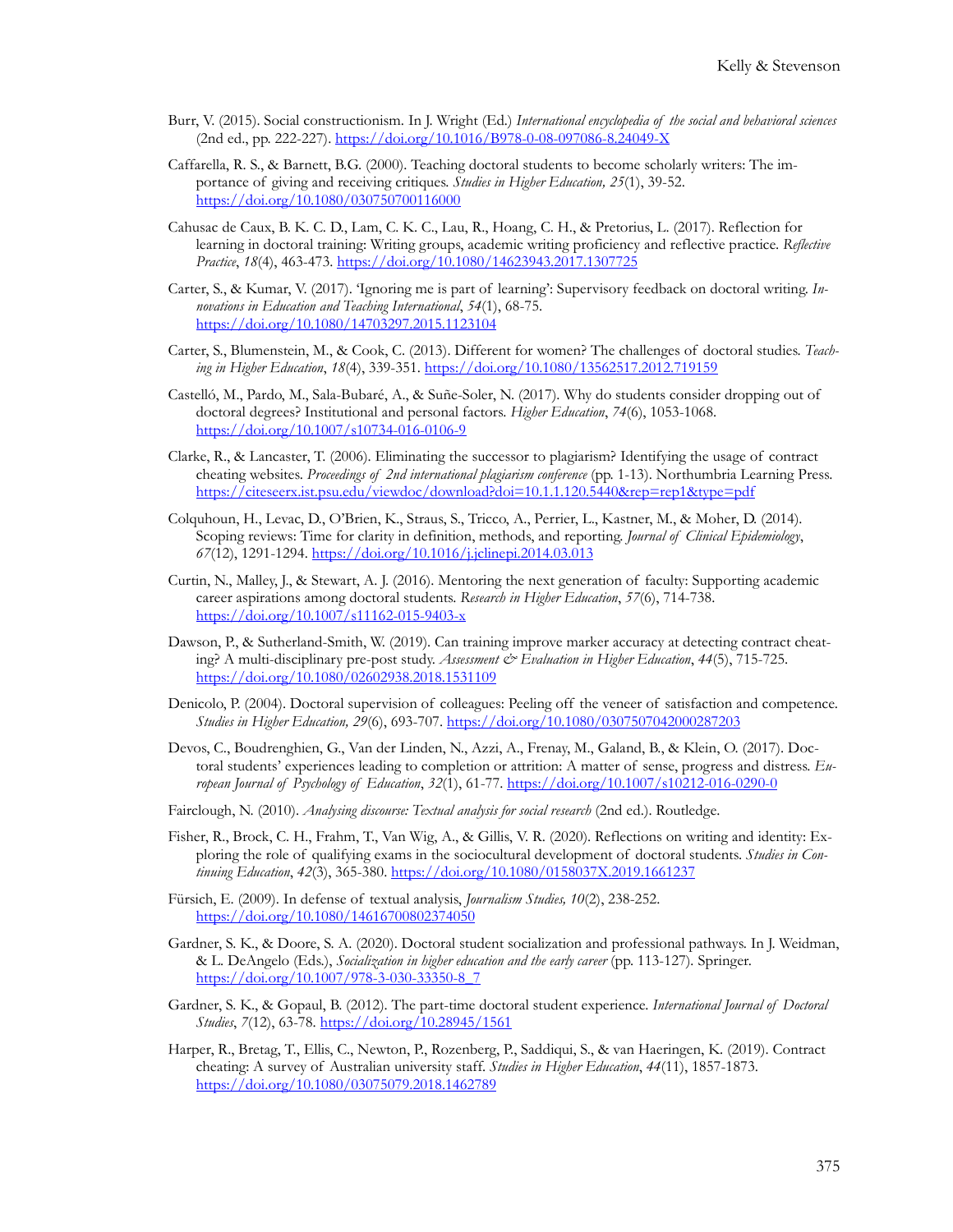- Huerta, M., Goodson, P., Beigi, M., & Chlup, D. (2017). Graduate students as academic writers: writing anxiety, self-efficacy and emotional intelligence. *Higher Education Research & Development*, *36*(4), 716-729. <https://doi.org/10.1080/07294360.2016.1238881>
- Kyngäs, H. (2020) Inductive content analysis. In H. Kyngäs, K. Mikkonen, & M. Kääriäinen (Eds.), *The application of content analysis in nursing science research* (pp. 13-21). Springer. [https://doi.org/10.1007/978-](https://doi.org/10.1007/978-3-030-30199-6_2)3-030- [30199-6\\_2](https://doi.org/10.1007/978-3-030-30199-6_2)
- Leijen, Ä., Lepp, L., & Remmik, M. (2016). Why did I drop out? Former students' recollections about their study process and factors related to leaving the doctoral studies. *Studies in Continuing Education*, *38*(2), 129- 144[. https://doi.org/10.1080/0158037X.2015.1055463](https://doi.org/10.1080/0158037X.2015.1055463)
- Ma, L. P. F. (2019) Academic writing support through individual consultations: EAL doctoral student experiences and evaluation. *Journal of Second Language Writing, 43*, 72-79. <https://doi.org/10.1016/j.jslw.2017.11.006>
- Mainhard, T., Van Der Rijst, R., Van Tartwijk, J., & Wubbels, T. (2009). A model for the supervisor–doctoral student relationship. *Higher Education*, *58*(3), 359-373. <https://doi.org/10.1007/s10734-009-9199-8>
- McAlpine, L., Paulson, J., Gonsalves, A., & Jazvac-Martek, M. 2012. 'Untold' doctoral stories: Can we move beyond cultural narratives of neglect? *Higher Education Research & Development 31*(4): 511-523. <https://doi.org/10.1080/07294360.2011.559199>
- McGagh, J., Marsh, H., Western, M., Thomas, P., Hastings, A., Mihailova, M., & Wenham, M. (2016). *Review of Australia's research training system*. Australian Council of Learned Academies.
- Meschitti, V. (2019). Can peer learning support doctoral education? Evidence from an ethnography of a research team. *Studies in Higher Education*, *44*(7), 1209-1221. <https://doi.org/10.1080/03075079.2018.1427711>
- Mills, A. J. (2010). Textual analysis. In A. J. Mills, G. Durepas, & E. Wiede (Eds.), *Encyclopedia of case study research* (pp. 923-925). Sage.<https://doi.org/10.4135/9781412957397.n341>
- Moate, R. M., Gnilka, P. B., West, E. M., & Rice, K. G. (2019). Doctoral student perfectionism and emotional well-being. *Measurement and Evaluation in Counseling and Development*, *52*(3), 145-155. <https://doi.org/10.1080/07481756.2018.1547619>
- Naylor, R., Chakravarti, S., & Baik, C. (2016). Differing motivations and requirements in PhD student cohorts: A case study. *Issues in Educational Research, 26*(2), 351-367. <http://www.iier.org.au/iier26/naylor.html>
- Newton, P. M. (2018). How common is commercial contract cheating in higher education and is it increasing? A systematic review. *Frontiers in Education, 3*, Article 67. <https://doi.org/10.3389/feduc.2018.00067>
- O'Shea, S., May, J., Stone, C., & Delahunty, J. (2017). *First-in-family students, university experience and family life: Motivations, transitions and participation*. Palgrave Macmillan. [https://doi.org/10.1057/978-1-137-58284-](https://doi.org/10.1057/978-1-137-58284-3)3
- Peters, B. G. (2017). What is so wicked about wicked problems? A conceptual analysis and a research program. *Policy and Society, 36*(3), 385-396.<https://doi.org/10.1080/14494035.2017.1361633>
- Pretorius, L., Macaulay, L., & Cahusac de Caux, B. (2019). *Wellbeing in doctoral education: Insights and guidance from the student experience*. Springer.<https://doi.org/10.1007/978-981-13-9302-0>
- Pyhältö, K., Toom, A., Stubb, J., & Lonka, K. (2012). Challenges of becoming a scholar: A study of doctoral students' problems and well-being. *International Scholarly Research Notices*. <https://doi.org/10.5402/2012/934941>
- Rowland, S., Slade, C., Wong, K. S., & Whiting, B. (2018). 'Just turn to us': The persuasive features of contract cheating websites. *Assessment & Evaluation in Higher Education*, *43*(4), 652-665. <https://doi.org/10.1080/02602938.2017.1391948>
- Rundle, K., Curtis, G. J., & Clare, J. (2019). Why students do not engage in contract cheating. *Frontiers in Psychology*, *10,* 1-15. <https://doi.org/10.3389/fpsyg.2019.02229>
- Sutherland-Smith, W., & Dullaghan, K. (2019). You don't always get what you pay for: User experiences of engaging with contract cheating sites. Assessment & Evaluation in Higher Education, 44(8), 1148-1162. <https://doi.org/10.1080/02602938.2019.1576028>